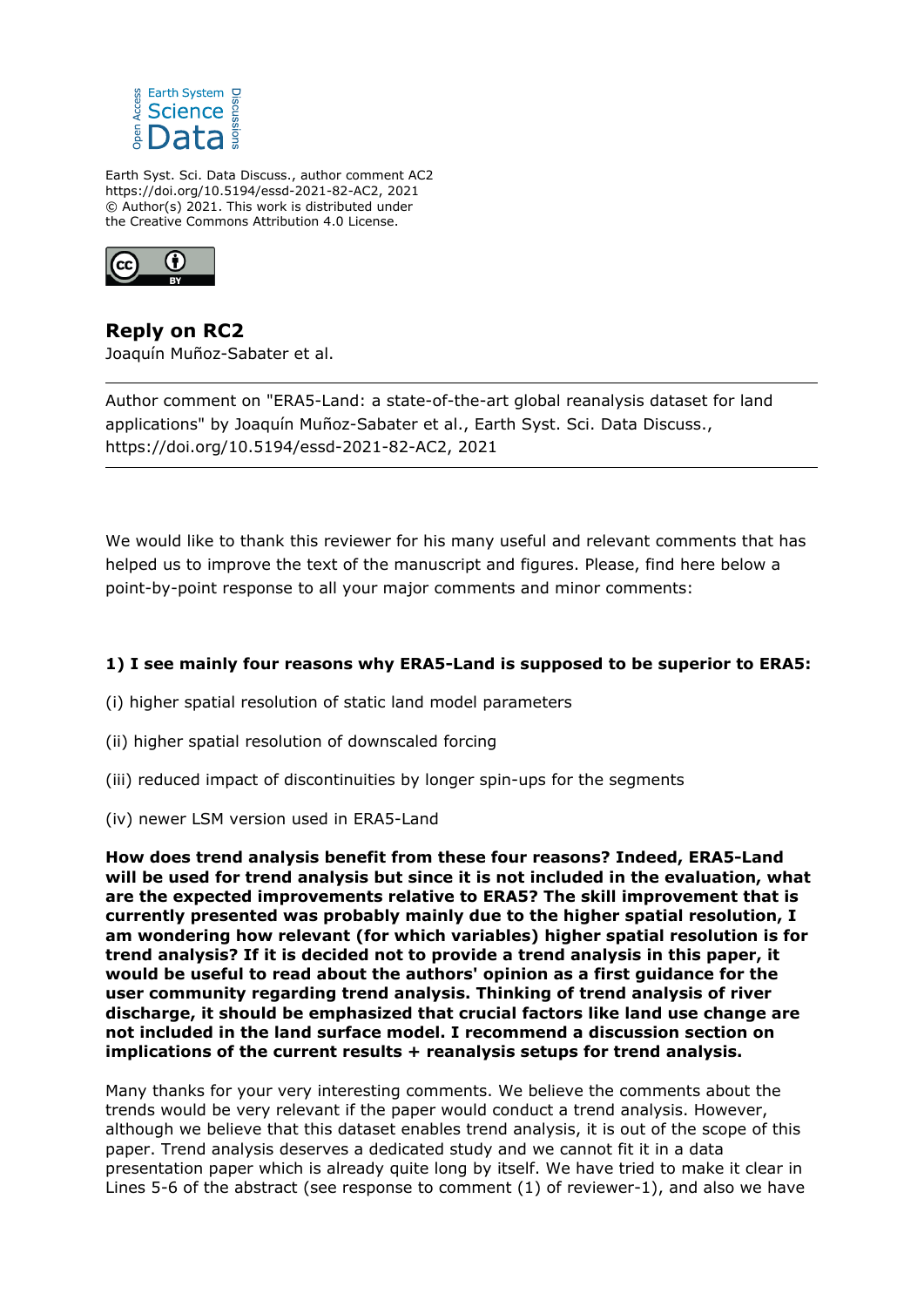added a sentence in line 657 of the "conclusions and discussion" section of the revised manuscript:

Line 657 "[…] and the consistency presented over multi-decadal time scales (that could set the basis to enable reliable trend analyses), all of them making ERA5-Land a state-ofthe-art dataset for multiple land applications".

It is difficult to provide an educated guess of how ERA5-Land trends will compare to those of ERA5 without conducting the analysis itself. This paper has shown that, based on the evaluation carried out over several key variables of the water cycle, ERA5-Land is more accurate at least at representing the spatial/temporal evolution of the hydrological cycle. The differences with ERA5 are not enormous though, so we believe that trends will not be very different at global scale. However locally, where resolution matters, it could provide more accurate trends. In particular trends at areas with low soil moisture variability, where the reduced impact of discontinuities by longer spin-ups is important, could benefit from ERA5-Land multi-decadal consistency. At this respect we have also added a sentence in the discussion part, in lines 658-660 of the revised manuscript:

"The reduced impact of discontinuities by using longer spin-up periods, could also be a crucial factor to obtain accurate trends over multi-decadal periods for variables slowly changing in time, for instance the root-zone soil moisture (see bottom panel of Fig.3)".

We agree that factors such as land use change are crucial for accurate land surface modelling and trend analysis, and those are in the current plans of the ECMWF land surface model evolution. This point, as well as the use of a monthly (static) LAI, has already been described in the 'perspectives' section, in lines 697-708 of the original manuscript.

(2) **One application of ERA5-Land will be to force other land models with higher temporal and spatial resolution atmospheric input. An application is indicated by the evaluation with GLEAM, though differences between ERA5 and ERA5-Land driving GLEAM were very small. Consider to extend the related discussion section (e) and include a discussion of the benefits from downscaled precipitation for other land models.**

This is a really good point raised by the reviewer. A short discussion on precipitation is already included in the paper in the "perspectives" section, however we have also extended it as to comment on the benefits from downscaled precipitation. In the perspectives, after "as well as their availability in near-real-time" In lines 697-699, we have added the following paragraph:

 "In addition to coarse-scale near-real-time bias-correction, high resolution downscaling could be also explored. Such a correction could be based on a climatological rescaling of precipitation based on a high resolution reference climatology (e.g. Karger et al. 2017)"

For Karger et al. 2017, the new reference is:

Karger, D. N., Conrad, O., Böhner, J., Kawohl, T., Kreft, H., Soria-Auza, R. W., Zimmermann, N. E., Linder, H. P., and Kessler, M.: Climatologies at high resolution for the earth's land surface areas, Sci. Data, 5, 170 122, https://doi.org/10.1038/sdata.2017.122, 2017.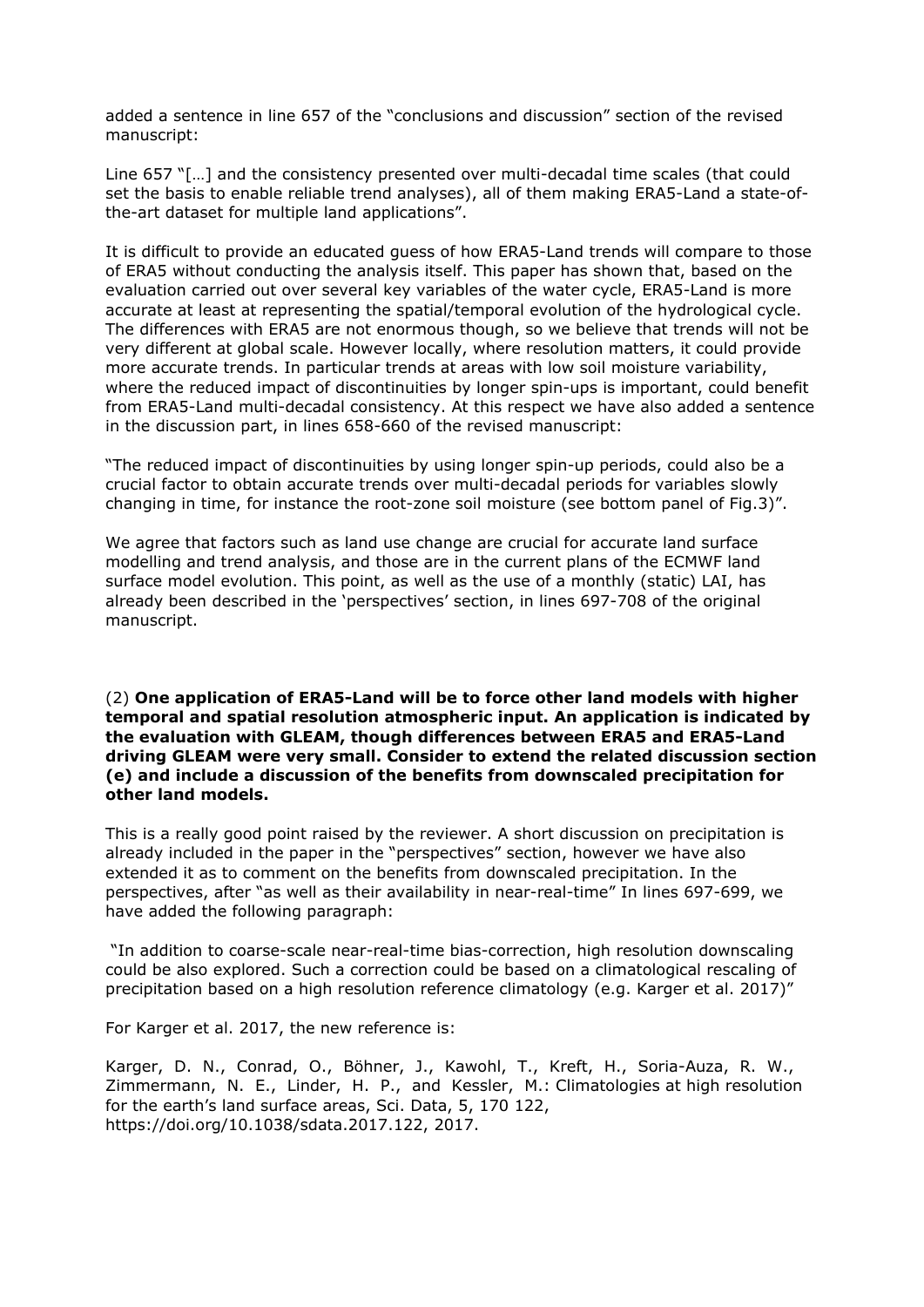## (3) **The new PET variable is included in the portfolio of ERA5-Land, which is briefly mentioned with a note of caution on its use because the atmosphere is not affected by the water-unlimited land surface assumed for PET. That seems to me being a general issue of PET. How is this different for the ERA5-Land PET from other PET approaches e.g. discussed in https://doi.org/10.5194/hess-23-925-2019 ?**

We agree with the reviewer on this comment and we acknowledge that the main problem of the PET concept is that it is related to a hypothetical quantity defined for hypothetical environmental conditions which hampers experimental validations. The ERA5-Land PET is only one option among others such the Priesley-Taylor formulation or the radiation-based ones. A rational of the concept of evaporation under unstressed soil moisture conditions would require mapping effects on net radiation (which is accounted for in the second call to the surface model) without atmospheric feedbacks. However, there is always a hypothetical element in the atmospheric feedback assessment, as it depends on the spatial extent of the target unstressed area. Small plots in arid environments will generate advection effects, but large areas will lead to atmospheric moistening considerably supressing evaporation, and advection effects confined to the edges of the considered area. This to emphasize the complexity of the PET estimation problem and that it would depend on the target application being dependent on the spatial (and temporal) scale and eventually on the irrigation regime.

Also to note that PET can also be estimated at a daily time scale with the Priestly-Taylor formulation using daily averages of net radiation, temperature, humidity, and wind from ERA5/ERA5-Land without need of model timestep integration (which is another option to the ERA users).

# (4) **Results indicate higher bias for ERA5-Land energy fluxes. Was the EC data corrected for energy balance closure gap?**

The EC data was not corrected for energy balance closure. Eddy covariance In-situ flux measurements can be affected by systematic biases due to issues affecting the energy closure. However, the correction of those imbalances require making assumptions on the sources of the errors, which can also impact the fluxes. Furthermore all the measured fluxes (including ground-heat flux) are needed, and they are not available from many sites. Therefore, no correction of the EC data was considered in this study.

See an extended discussion of this point here below, in response to a comment on Line 340 of the original manuscript.

(5) **I found it interesting that the river discharge skill mostly improved for ERA5-Land relative to ERA5. Based on the snow depth evaluation, I would have assumed that discharge for watersheds with significant snow melt might deteriorate due to lacking assimilation of snow obs in ERA5-Land compared to ERA5. It could be discussed more in detail why snow DA did not help ERA5 to perform better. Further, river discharge of large-scale routing models are often evaluated not at daily but at coarser resolution, e.g. monthly, due to large uncertainties of routing parameters that makes it unrealistic to predict the timing of peaks at daily resolution. To be more comparable with other routing scheme results, Figure 13 (with reduced (a) figure, see annotated pdf) could be also provided for monthly resolution.**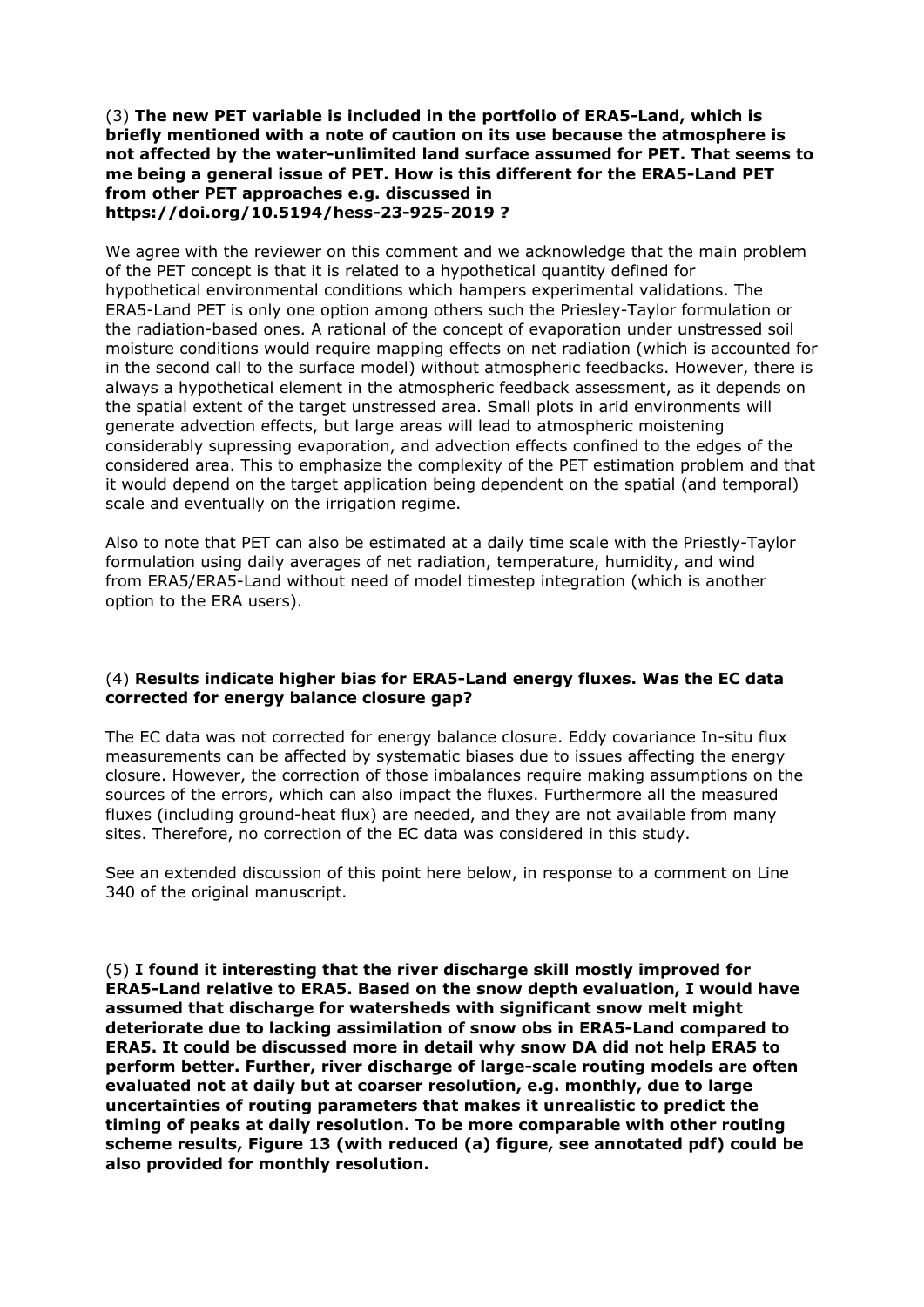As described in Zsoter et al. 2019, the snow data assimilation was shown to be detrimental in much of the Northern Hemispheric snow impacted areas in the ERA5 experiment, compared with the offline simulation without coupling and land data assimilation. The average snow increments in ERA5 are negative, due mainly to the too slow snow melt in the HTESSEL, which consequently removes water from the hydrological system. This contributes to the decrease of the dominantly negative biases in a large area with generally deteriorating the hydrological performance.

To make this point more clear, we have added the following paragraph, in lines 617-622 of the revised manuscript, in the relevant part of the discussion section:

"Also, the fact that ERA5-Land does not directly assimilate any observation, as is the case for ERA5, has shown to have positive impacts on the closure of the water balance (Zsoter et al., 2019). They have shown that the snow data assimilation is detrimental to the hydrology in large parts of the snow impacted Northern Hemisphere in the ERA5 experiment, compared with the offline simulation without coupling and land data assimilation (such as ERA5-Land). The average snow increments in ERA5 are negative, due mainly to the too slow snow melt in CHTESSEL, which consequently removes water from the hydrological system. This contributes to decreasing the dominantly negative biases in a large area with subsequently deteriorating the hydrological performance. The exception is in the West US and Amazonian basins."

With respect to the use of daily, rather than monthly; to be able to appropriately evaluate the ability of a model to simulate river discharge, especially with regards to a model's ability to capture the timing of river discharge peaks, it is necessary to use a minimum of a daily model time-step, which is also the time resolution of the available observations. The aim of the evaluation here was to assess the ability of GloFAS-ERA5 compared to GloFAS -ERA5-Land in capturing key hydrological dynamics of timing, bias, and variability – performed with the modified Kling-Gupta Efficiency (KGE) statistical metric. This is a widely used standard methodology in hydrological model evaluation. We hence prefer to maintain the analysis of river discharge using daily time-steps.

## (6) **The main technical aspect of the production of ERA5-Land, that was not sufficiently explained to me, is how the "Integration of the land surface model in 24 cycles" works. Please provide longer explanation of what is done here and why.**

The "24-h cycles" is a convention that has been used to make it easier the retrieval of 'forecasted' fields by ERA5-Land users (as it was done for ERA-Interim) and limit the accumulation period of surface fluxes to 24h. ERA5-Land is run as a continuous simulation (in 24 hour's chunks with reproducible restarts) forced by ERA5 near-surface meteorological variables, so although theoretically there aren't 'analysis' fields, some of them are grib-coded as 'analysis' and others as 'forecasts'. In the C3S catalogue the 'forecast' fields are valid at a specific time of the day (00 to 23UTC). We could have equally selected 12h, 48h cycles or a different one, but it would have been much more complex to understand the validity time of a 'forecast' field.

We believe that the reason above is too technical to be explained in detail in a data presentation paper. In section 7 we have explained how the accumulation periods works, and we have directed interested readers about the technical details to the online documentation that provides further details.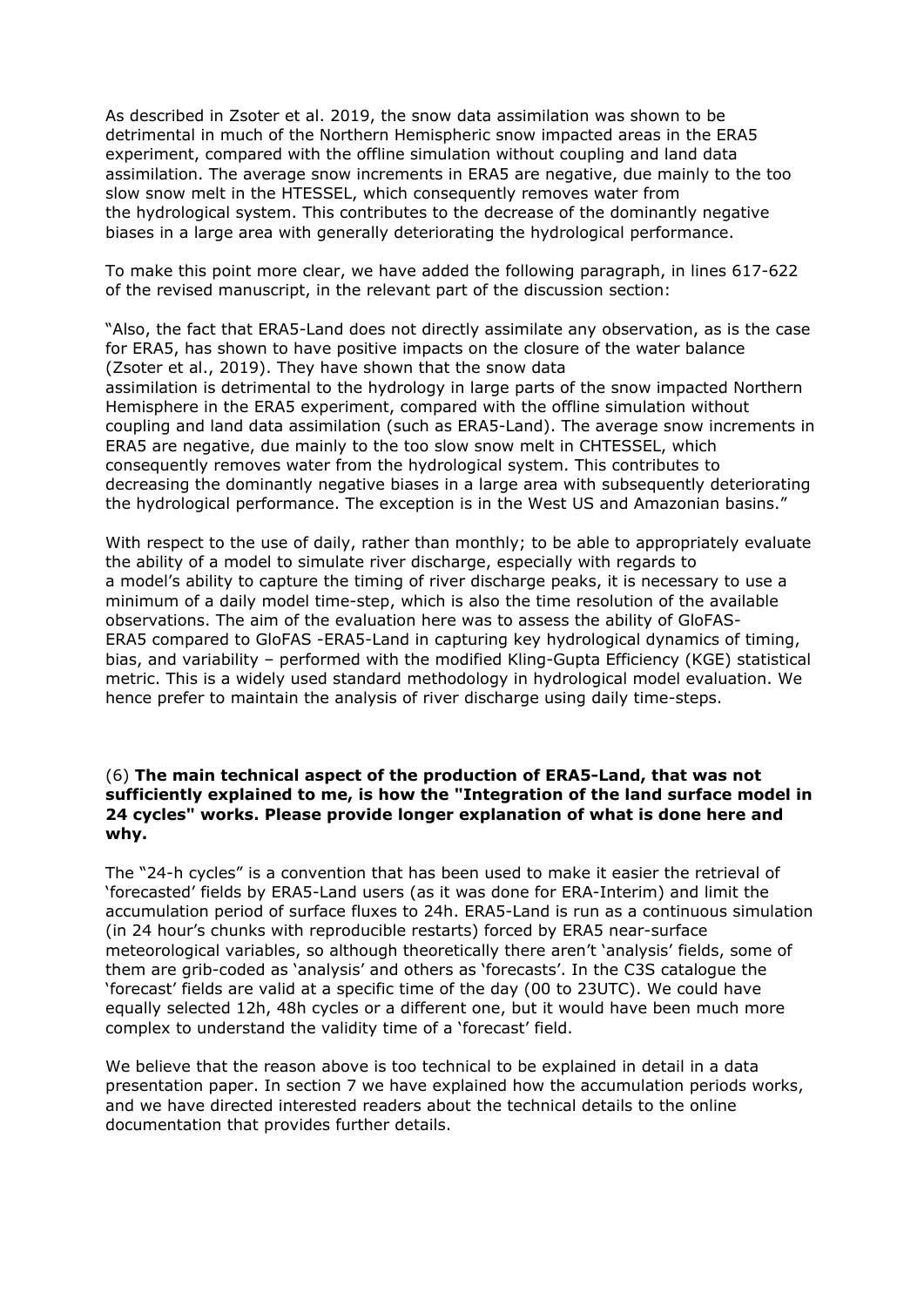# (7) **Regarding water management applications, it's important to mention to the user community that ERA5-Land lacks a groundwater storage. Something that should be clarified at some place.**

The reviewer is right. We are currently working with a modular, flexible system called ECLand. This system allows to develop several modelling aspects separately, such as the open water areas and river/inundation. Currently there are some ongoing developments with coupling runoff with a river discharge system (CamaFlood), and indeed in the longer term the introduction of a groundwater storage will also be considered as part of our developments. We have added this point in the perspectives section, by replacing:

"All the components discussed above are currently under research and, along with the improvement in other components of the land surface scheme (increase of the number of soil layers, introduction of a multi-layer snow scheme, reduction of model time step, etc.), provide the basis for a future new version with improved accuracy for the land states at multi-decadal timescales" by

"All the components discussed above are currently under research, but they are not the only ones. ECMWF is currently working with a flexible, modular system called ECLand (Boussetta et al., 2021), which allows to develop separately several modelling aspects of the land surface, such as the increase of the number of soil layers or the introduction of a multi-layer snow scheme, as well as progressing on other longer term perspectives such as the introduction of a groundwater storage or the reduction of the model time step. All the above ongoing developments will provide the basis for a future new version with improved accuracy for the land states at multi-decadal timescales.".

The added reference is the following:

Boussetta, S., Balsamo, G., Arduini, G., Dutra, E., McNorton, J., Choulga, M., Agustí-Panareda, A., Beljaars, A., Wedi, N., Muñoz Sabater,J., de Rosnay, P., Sandu, I., Hadade, I., Carver, G., Mazzetti, C., Prudhomme, C., Yamazaki, D., and Zsoter, E.: ECLand: The ECMWFLand Surface Modelling System, Atmosphere, 12, https://doi.org/10.3390/atmos12060723, 2021

# **(8) Figure quality and captions would strongly benefit from a thorough revision, such as**

- Conistent use of (a) (b) etc. instead of top/middle left/right that is also sometimes used

- Explanation of abbreviations and variable names in caption

- Same chronological order of ERA reanalysis products (currently ERA5-Land sometimes comes last, sometimes first in figures).

- Consistent use of variable names.

For related and other comments, see annotated pdf.

Thanks, we have tried to make figures more consistent by following all reviewer recommendations.

# **(9) The lake temperature skill of ERA5-Land depended a lot on the lake depth**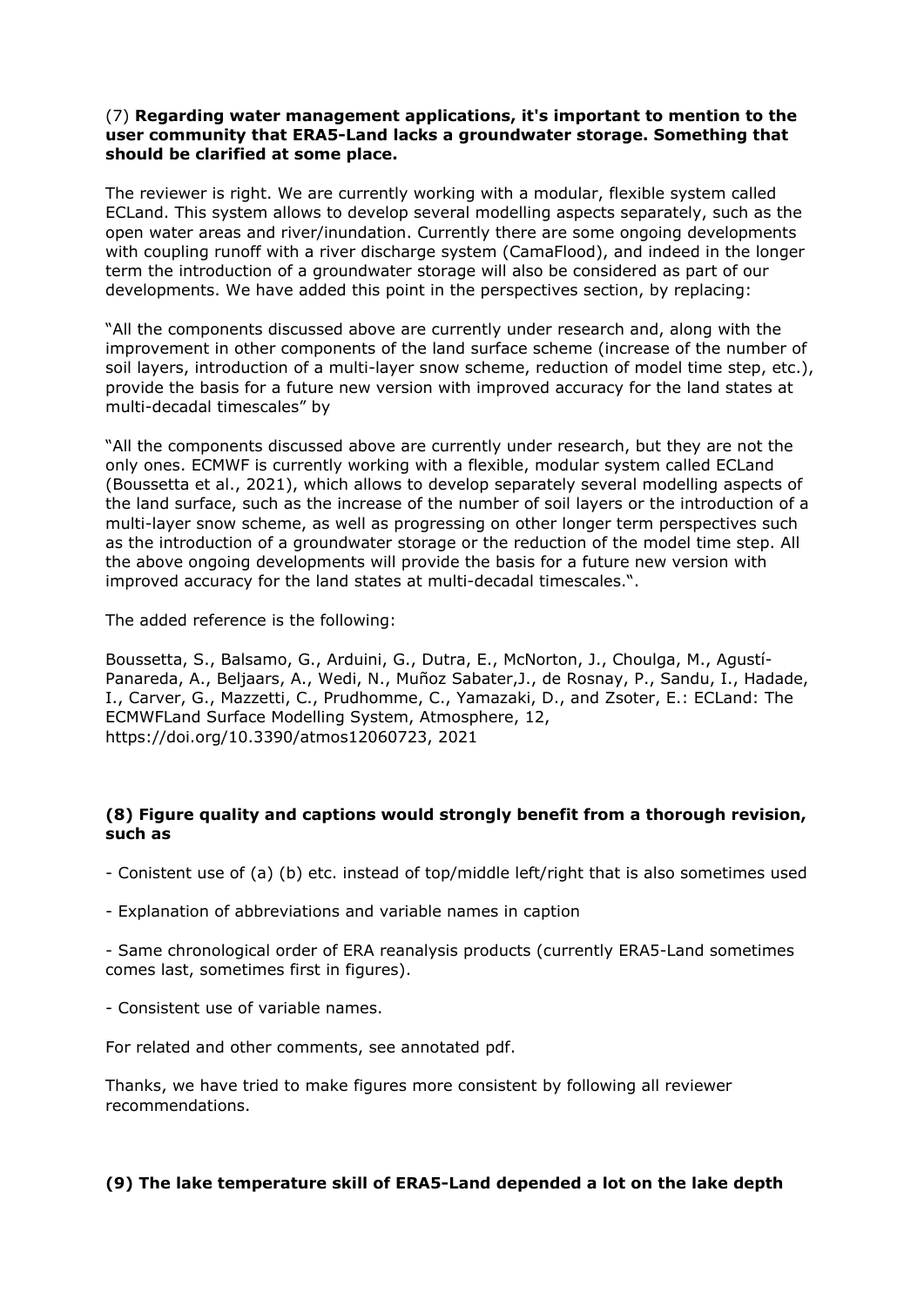## **information. The evaluation was thus stratified by whether lake depth improved (got more realistic) in ERA5-Land compared to ERA5. It's unclear on which information this stratification was made. How can a higher spatial resolution can lead to less realistic lake depth in ERA5-Land?**

The current lake mean depth file used at ECMWF is based on the Global Lake Database (See Table S1 of the original manuscript), and it has native resolution of 1 km. It consists of more than 14,000 in situ lake mean depth observations mapped on to a gridded file, and of indirectly estimated depths for all the rest of lakes based on a geomorphological approach. This means that the mean depth for some lakes which are not common for certain geomorphological regions might be estimated incorrectly – i.e., they can be overestimated or underestimated. Once lakes depths are aggregated to a coarser resolution, the depth for uncommon lakes can change and even become closer to the observed value but for the wrong reason (due to the other lake depths in the vicinity).

#### **(10) Figure 15: the spread of the bias values for the Bowen ratio is strongly increased for ERA5-Land. Either it's wrongly calculated/shown here or requires clarification.**

The code to produce these plots has been reviewed and we can confirm there are no errors. Nonetheless, the calculation of the Bowen ratio is usually prone to error, since it results from the ratio between two fluxes which can be positive or negative (so it is numerically unconstrained). This may create differences when large pixels are compared to in situ measurements. To reduce the influence of outliers, fluxes are first aggregated to daily resolution before calculating their ratio, as recommended by Shuttleworth (2012). We acknowledge, in any case, that the spread of the bias for the Bowen ratio is a bit higher for ERA5-Land. This relates mainly to a few outliers, as the quantiles are quite similar (as shown by the dashed lines that actually match up when comparing ERA5 and ERA5-Land), and close to each other. We computed the number of outliers found that are either "<  $q25 - 1.5 * (q75 - q25)$ " or ">  $q25 + 1.5 * (q75 - q25)$ ". For ERA5 we found 12 observations meetings these conditions, whereas for ERA5-Land we found 20. This is not a strict definition of 'outlier', but it is analogous to the way they were computed by Martens et al. (2020).

The two references in this response:

Shuttleworth, W.J. (2012). Surface Energy Fluxes. In Terrestrial Hydrometeorology, W.J. Shuttleworth (Ed.). https://doi.org/10.1002/9781119951933.ch4

Martens, B., Schumacher, D. L., Wouters, H., Muñoz Sabater, J., Verhoest, N. E. C., and Miralles, D. G.: Evaluating the land-surface energy1005partitioning in ERA5, Geosci. Model Dev., 13, 4159–4181, https://doi.org/10.5194/gmd-13-4159-2020, 2020.

#### **(11) Several more comments are included in the annotated pdf;**

**L36:** We have added two extra, more recent references to highlight the need for land model developments:

Vereecken, H., Weihermüller, L., Assouline, S., Šimůnek, J., Verhoef, A., Herbst, M., Archer, N., Mohanty, B., Montzka, C., Vanderborght, J., Balsamo, G., Bechtold, M., Boone, A., Chadburn, S., Cuntz, M., Decharme, B., Ducharne, A., Ek, M., Garrigues, S., Goergen, K., Ingwersen, J., Kollet, S., Lawrence, D.M., Li, Q., Or, D., Swenson, S., de Vrese, P.,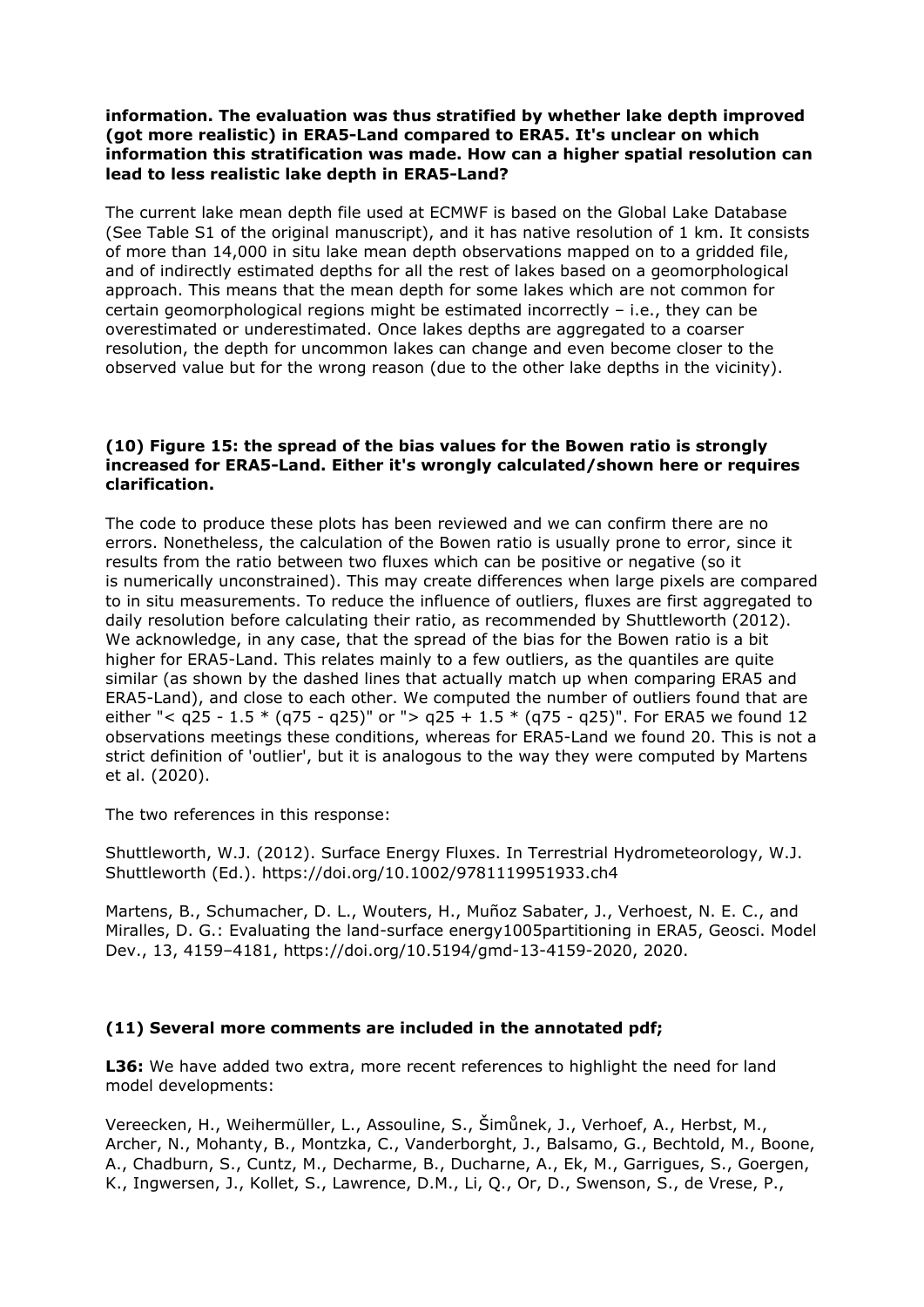Walko, R., Wu, Y. and Xue, Y. (2019), Infiltration from the Pedon to Global Grid Scales: An Overview and Outlook for Land Surface Modeling. Vadose Zone Journal, 18: 1-53 180191. https://doi.org/10.2136/vzj2018.10.0191

Boussetta, S., Balsamo, G., Arduini, G., Dutra, E., McNorton, J., Choulga, M., Agustí-Panareda, A., Beljaars, A., Wedi, N., Muñoz Sabater,J., de Rosnay, P., Sandu, I., Hadade, I., Carver, G., Mazzetti, C., Prudhomme, C., Yamazaki, D., and Zsoter, E.: ECLand: The ECMWFLand Surface Modelling System, Atmosphere, 12, https://doi.org/10.3390/atmos12060723, 2021

**L38**: We believe the sentence is right. Atmospheric reanalysis are produced with a single version of the coupled atmosphere-ocean-land prediction system and therefore show, despite the analysis increments, temporal consistency over the production period. This doesn't occur with the forecast models (as the IFS), which every certain period of time are updated (parameterizations, assimilation system, etc.).

**L41:** done, thanks.

**L57:** We prefer to keep the wording "climate studies" since it includes in a broader sense several inter-related investigations such as "climate change studies", "climate modelling studies" or "climate trend studies".

**L86:** the type of grid has been added to the main manuscript, as well as a supporting reference: "ERA5-Land produces a total of 53 variables describing the water and energy cycles over land, globally, hourly and at a spatial resolution of 9 km, matching the ECMWF triangular-cubic-octahedral (TCo1279) operational grid (Malardel et al., 2016)".

And the reference added:

Malardel, S., Wedi, N., Deconinck, W., Diamantakis, M., Kuehnlein, C., Mozdzynski, G., Hamrud, M., and Smolarkiewicz, P.: A new grid for the IFS, ECMWF Newsletter, 146, 23–28, https://doi.org/10.21957/zwdu9u5i, 2016.

**L102:** coordinates swapped. Thanks.

**L103:** ERA5-Land has been added to the figure and now it is used consistently over all the manuscript.

L117: "[...], no prior long ERA5 stream was available." has been replaced by "[...], a long, prior ERA5 stream was not available". For consistency the "prior long" in Line 110 has also benn replaced by "long, prior".

**Figure 3 à** the figure has been improved as suggested by the reviewer.

**L118:** The following sentence "[…], and then letting three spin-up years." has been replaced by ", and then allowing the system to spin-up for three years".

**L120:** for the 3<sup>rd</sup> stream only one spin-up year was feasible (1949) because there wasn't ERA5 forcing available prior to Jan 1949. The available climatology (1981-2010) was used to initialize the spin-up year. This was indicated in Line 120 of the original manuscript.

**L127:** "approximately 10 m" à It is indeed 10 m exactly. The text has been changed to "[…], which is 10 m above the surface […]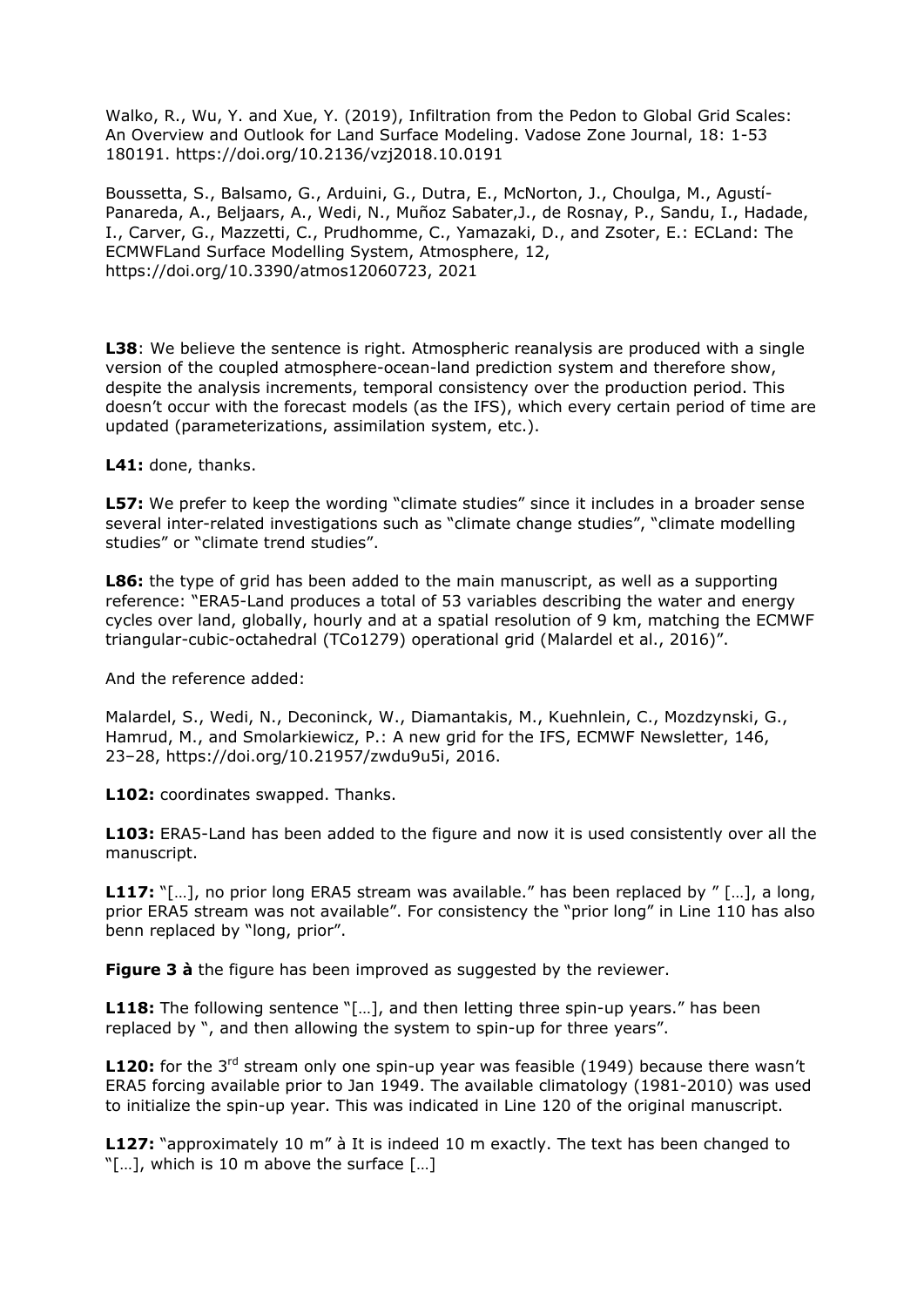**L133:** "conventional" refers to all conventional meteorological observations (ships, radiosondes, SYNOP stations, etc.). We have added the word "conventional meteorological" to the main text.

**L151: Fig.4** à Following the reviewer recommendation, we have included the location of the three mentioned lakes in the top-right subplot of Fig.4, and updated the caption of the figure accordingly.

## **L162: Specify which carbon fluxes are estimated. Is heterotrophic respiration simulated? Are longer term carbon stock changes estimated?**

The carbon fluxes are the Net ecosystem exchange (NEE), the Gross Primary production (GPP) and the Ecosystem respiration (Reco). Long term carbon stock is not estimated, instead ecosystem respiration is parametrized in an NWP adapted way as a function of land-use and soil temperature. The type of carbon fluxes has been added in the main text, lines 164-165 of the revised manuscript.

**Fig4.-->** We have replaced ERA5L by ERA5-Land in the title of each subplot. We have also defined LST in the figure caption.

# **L173: Which crop? Constant parameters? I guess it's not seasonally changing and does not include harvest and bare soil period?**

There is no sub-type of crops (such C3 OR C4) considered in the actual version, it is the crops and mixed farming type from the BATS classification (table 8.1 of the IFS documentation). It is parametrised with a constant canopy resistance with no consideration of seasonal change or harvest.

L183: Yes, thanks. Added in parenthesis "the latter also a component of the water cycle".

L213: "OI" replaced by "Optimal Interpolation".

**L235:** Thanks, "averaged" replaced by "average".

**Eq.1:** Thanks for this comment. Indeed, the reviewer is right that the results will be equivalent either normalizing or not by the standard deviation. However, the standard definition of anomaly correlation for soil moisture is as displayed in eq.1, and for consistency with many other paper in this respect we prefer to keep it as it is.

**L240-241: STDD:** It is indeed equivalent to ubRMSE. We have added to the main text for clarification.

**L327:** Thanks to point this out. Although the reviewer is technically correct, the equation is a direct substitution of terms into the general skill score equation, so we believe it is clearer to leave it as it is in the text.

**L340: gaps:** The data downloaded from FLUXNET is gap-filled using different methods, each of them with some uncertainty. They also include a flag to indicate which method was used. If there was gap-filling in the time series (the flag is set) it simply means there was no measurement at that time. If it is gap-filled these data were not used as validation data, because there is some uncertain algorithm behind it. Therefore, a 'gap' in the text means any record that was gap-filled or has an NaN (that could not be gap-filled). We simply masked out those gap-filled records to retain only the actual measurements from the eddy-covariance sites.

We agree that the sentence in the main text is quite confusing, so we have removed the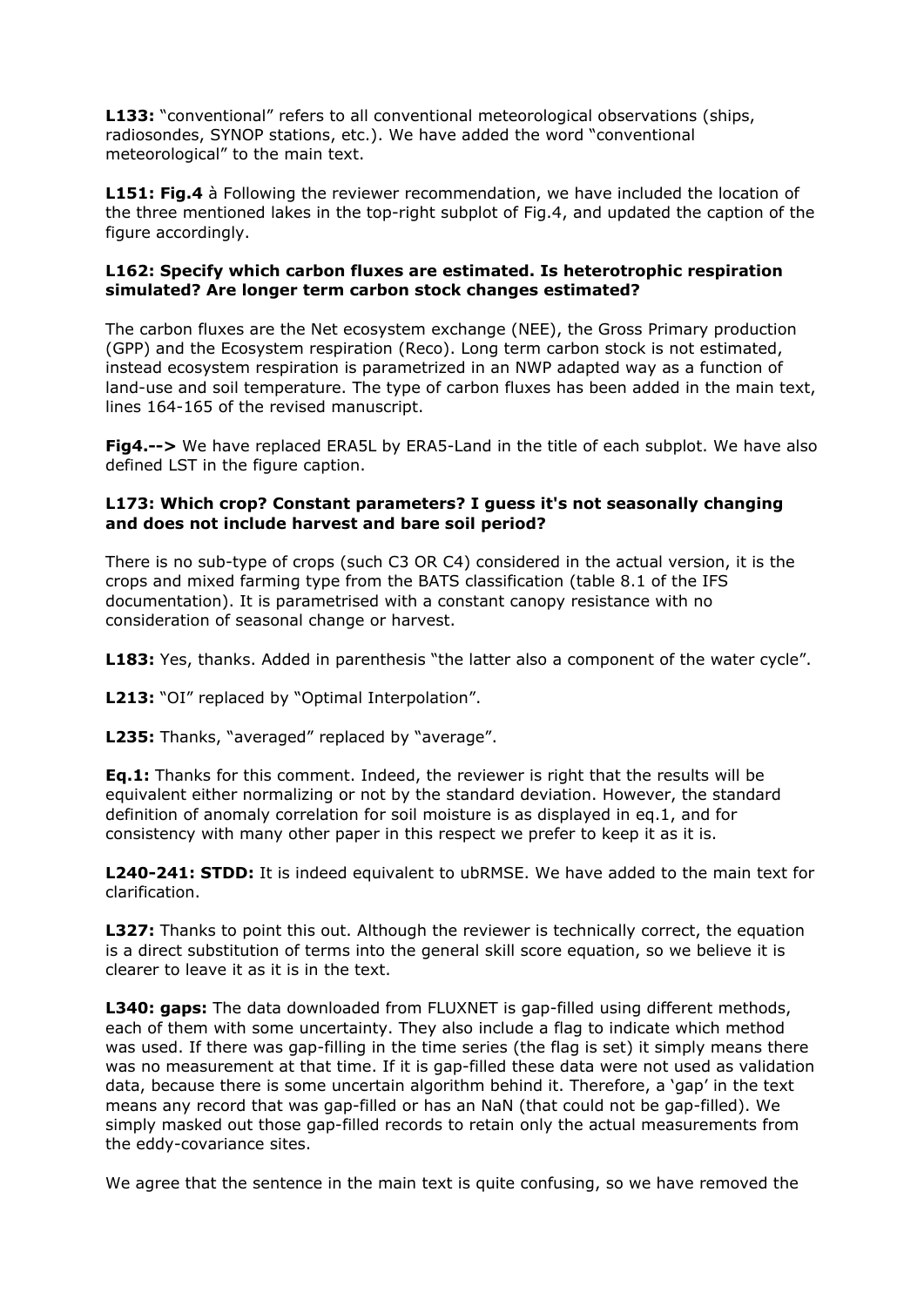sentence in Line 346 of the original manuscript: "After quality control of in situ stations, only records without gaps during the whole period 2001-2014 were retained.", and we have replaced in lines 345-346: "(2) the removal of gap-filled records." by "(2) the removal of gap-filled records to retain only the actual measurements from the eddycovariance sites".

**Energy Balance Closure:** The reviewer is quite right pointing this out. Indeed, we find that while some authors have applied energy balance closure, many others haven't done it. The reason is that there isn't clear accepted guidelines on how to do it properly, and in addition all the fluxes measured (including ground-heat flux) are needed to this end. Not every EC tower measures all the fluxes (ground heat flux is for instance often missing) which means that the sample of towers we can use for validation would drop drastically.

In order to make this point clear, we have added the following sentence in the main text, lines 348-352 of the revised manuscript: "Note that the measured energy fluxes used as reference in this paper were not corrected for energy balance closure because the number of towers used for validation would be drastically reduced, as the ground-heat flux is also needed and is not available from many towers. Some authors have already highlighted the lack of closure in the energy balance at eddy-covariance sites and a consequential tendency to underestimate the latent heat flux (Wilson et al., 2002, Ershadi et al., 2014, Jimenez et al., 2018)."

The added references are:

Wilson, K., Goldstein, A., Falge, E., Aubinet, M., Baldocchi, D., Berbigier, P., Bernhofer, C., Ceulemans, R., Dolman, H., Field, C., Grelle, A., Ibrom, A., Law, B., Kowalski, A., Meyers, T., Moncrieff, J., Monson, R., Oechel, W., Tenhunen, J., Valentini, R., and Verma, S.: Energy balance closure at FLUXNET sites, Agric. Forest Meteorol., 113, 223–243, doi:10.1016/S0168-1923(02)00109-0, 2002.

Ershadi, A., McCabe, M., Evans, J., Chaney, N., and Wood, E.: Multi-site evaluation of terrestrial evaporation models using FLUXNET data, Agric. Forest Meteorol., 187, 46–61, https://doi.org/https://doi.org/10.1016/j.agrformet.2013.11.008, 2014.

Jiménez, C., Martens, B., Miralles, D. M., Fisher, J. B., Beck, H. E., and Fernández-Prieto, D.: Exploring the merging of the global land evap-955oration WACMOS-ET products based on local tower measurements, Hydrol. Earth Syst. Sc., 22, 4513–4533, https://doi.org/10.5194/hess-22-4513-2018, 2018.

L365: "at a daily time scales" replaced by "at daily time scales".

L409: Thanks to spot the error, "represents" replaced by "represent".

**L417:** "m a.s.l." added here and elsewhere in the main text

**Fig.9** caption updated as suggested.

**L448:** the Mean Absolute Error has been added to the text on top of the percent.

**L456:** The statistical significance was tested with the Kruskal-Wallis test by ranks (best for non-Gaussian distribution variables), as written in line 287 of the original manuscript. We have deleted the word "modest".

**Fig.12 caption:** We have removed the gradations and added the degree symbol, and for consistency we have done the same for Fig.11.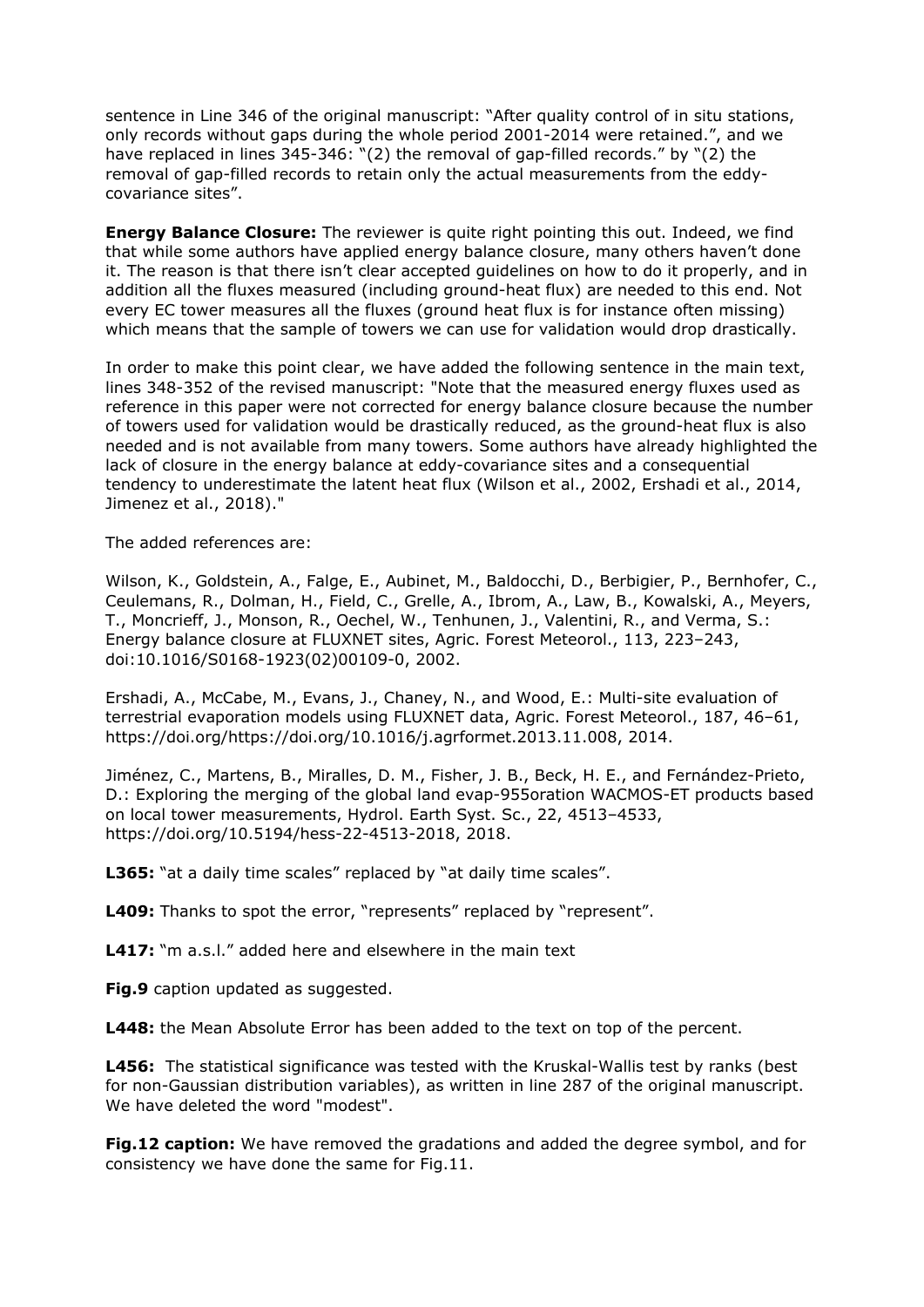**Fig.13.** Fig. 13 summarises the distribution of scores for 1285 river discharge stations as a CDF for both models (i.e GloFAS-ERA5 and GloFAS-ERA5-Land). This is a valid and commonly used method for hydrological model performance comparison (e.g. Alfieri et al., 2020; Kratzert et al., 2019). The reason why panel (a) is larger is that it is the main result for the overall KGE' metric. Because the KGE' can be decomposed into three components (i.e. correlation, bias ratio and variability ratio), we added this additional information as three secondary panels (i.e. (b), (c) and (d)), to help diagnose the patterns seen in the summary KGE' in (a).

The two references in this response are:

- Alfieri, L., Lorini, V., Hirpa, F. A., Harrigan, S., Zsoter, E., Prudhomme, C., and Salamon, P.: A global streamflow reanalysis for 1980–2018, Journal of Hydrology X, 6, 100049, https://doi.org/10.1016/j.hydroa.2019.100049, 2020.
- Kratzert, F., Klotz, D., Shalev, G., Klambauer, G., Hochreiter, S., and Nearing, G.: Towards learning universal, regional, and local hydrological behaviors via machine learning applied to large-sample datasets, 23, 5089–5110, https://doi.org/10.5194/hess-23-5089-2019, 2019.

L483-484: Latter in line 484 it is explained that the bias show (observation - model). Anyway, following the reviewer recommendation we have moved the description of bias (and other metrics used for the energy fluxes) to section 3.7.1, and made this sentence clearer: "The left panel of Fig 15 shows the violin plots of the turbulent fluxes against in situ eddy-covariance measurements for ERA-Interim and ERA5-Land" has been replaced by "The left panel of Fig 15 shows the violin plots of the ERA-Interim and ERA5-Land turbulent fluxes (compared to in situ eddy-covariance measurements) "

**L485: anomaly correlation:** We use the anomaly correlation as the temporal variability of the turbulent fluxes is strongly influenced by the seasonal cycle of its main drivers at the scales considered in this experiment, and therefore the performance of the landsurface schemes in response to anomalous weather conditions (i.e. with respect to the seasonal cycle) might be masked when raw time series are analysed. We have also used the standardised anomalies to allow us to directly compare the quality of the turbulent fluxes and the Bowen ration, despite their different order of magnitude. This was already explained in lines 346-349 of the original manuscript.

**Fig. 15:** Thanks; "Unlikely most metrics and variables" has been removed from the caption, making it more clear now.

We have tried to increase the font of the labels. However, since this is a side-by-side figure with two subplots, by increasing the font size the violin plots look smaller, so we decided to keep the current font size. However, we have moved the titles on top as recommended by this reviewer.

**L491:** We agree with the reviewer, and to make it more consistent through the main text, we have replaced all "sshf and slhf" entries by "H" and "λρE", respectively.

**L498-499:** We already provided a plausible explanation in the "conclusions and discussion" section, in lines 617-619 of the original manuscript.

**Fig.16:** To generate this figure we used a projected CRS, which allows to show the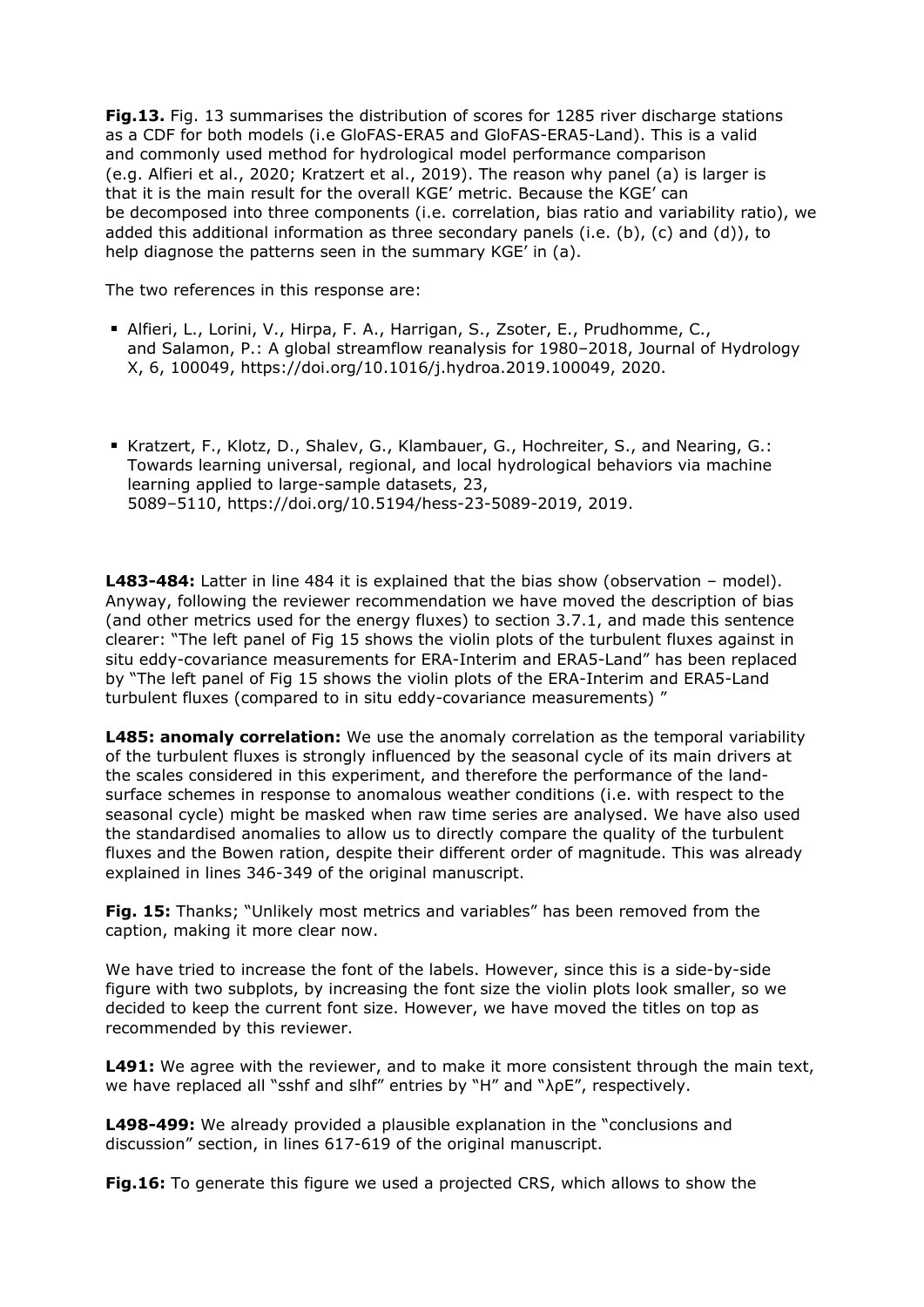background map. We have added the X (Easting) and Y (Northing) coordinates to the figure in EPSG3857 (https://epsg.io/3857), but not lat-lon as they just would be approximate. The result is the following (see figure attached to this comment).

We believe that they look more confusing than before, and the background map provides more context on the location of the sites than simple lat/lon coordinates. So we decided to leave the figure as it was shown originally.

**L504:** Please, see response to comment (10)

**L506:** We have revised this sentence and we have removed "and for the stations where the recorded air temperature is milder", as the figure is indeed not conclusive for air temperatures.

**L512:** Thanks to spot the misspelling, "term" has been replaced by "terms".

**L515-516**: Just to clarify: GLEAM+ERA5 is forced with T and R from ERA5, whereas GLEAM+ERA5-Land is forced with T and R from ERA5-Land, which is described in Section 3.7.2. However we agree that this sentence is confusing and therefore we have decided to remove it from the main text.

**Fig.19**: As recommended. by the reviewer, the ranges have been adjusted for subplots c) and d). And indeed the improvement from ERA5-Land to ERA-Interim in terms of correlation values is now much more clear. We have also increased the resolution of the figure. In addition and to be consistent, we have updated the figure S5 of the supplementary material.

**Fig.19 caption.** Thanks to spot the error, indeed the figure refers to ERA5-Land and not to ERA5. Corrected. In addition, we have rephrased the whole caption as follows:

"Global statistics of ERA5-Land (left column) and ERA-Interim (right column) Land Surface Temperature (LST, in K) for the time period 2003-2018. The first row are the global maps of mean LST, the second row are the correlation maps and third row are the RMSE maps, with respect to the MODIS LST average ensemble. Note that the LST here refers to the skin temperature."

**Fig.20:** Each triangle represents a selected pixel, but the colour hasn't got any other meaning.

The word "quantitative" has also been removed from the caption as suggested.

**L552:** As recommended by the reviewer, we have improved the wording of this sentence:

"Overall, the water cycle is improved in ERA5-Land compared to ERA5 according to the different variables evaluated, whereas the energy cycle variables show similar performance; both ERA5 and ERA5-Land perform substantially better than ERA-Interim. The main evaluation findings are as follows":

**L554:** Here we didn't use significance in a statistical sense. To clarify this point we have rephrased the whole sentence in Line 562-563:

 "Significant improved correlation of the ERA5-Land (compared to ERA-Interim and ERA5) root-zone soil moisture absolute and anomaly values with respect to in situ measurements is achieved for almost all networks assessed" has been replaced by:

"Soil moisture: the boxplots show a consistent improvement of the statistical metric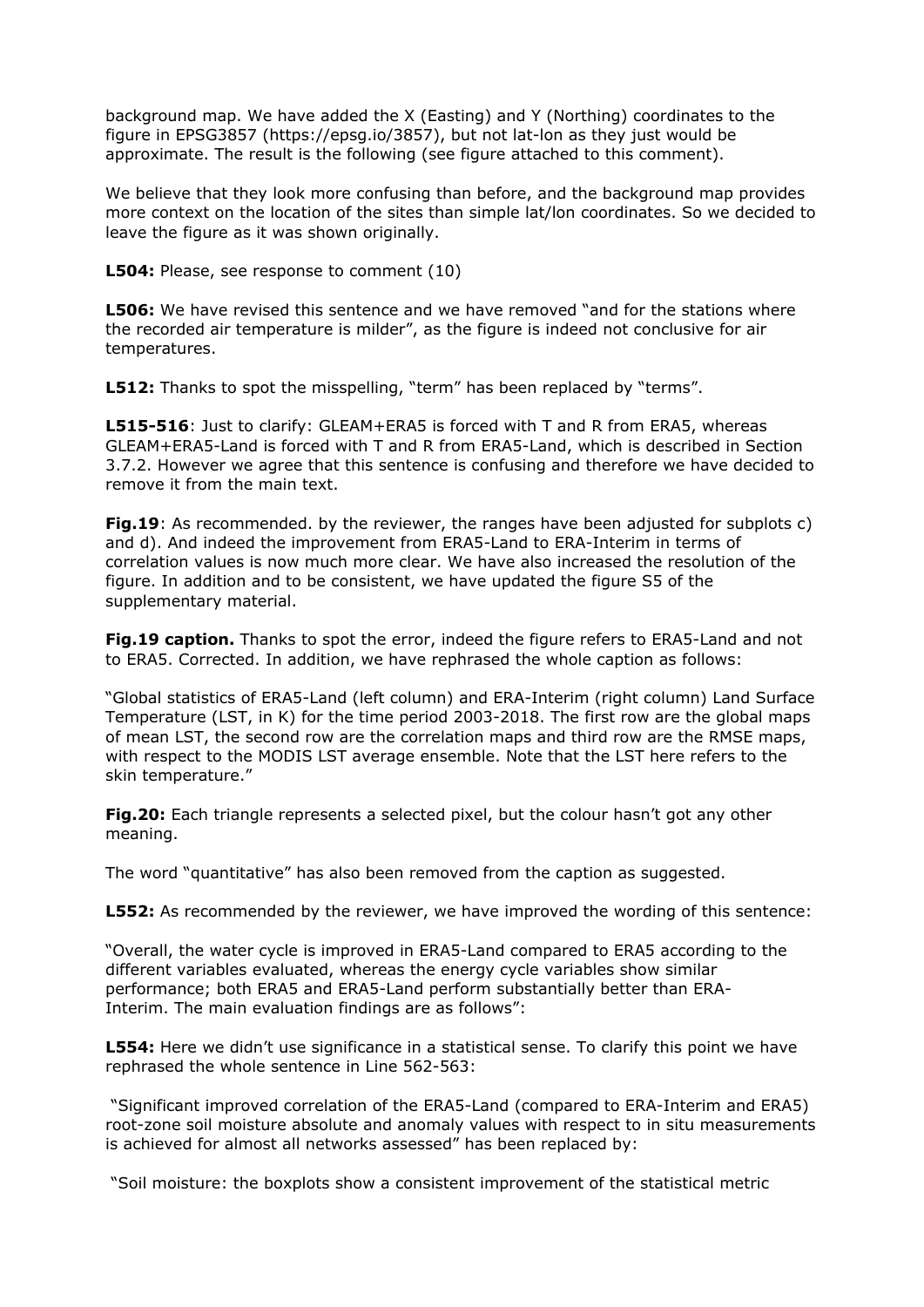distributions of ERA5-Land with respect to those of ERA5, in particular the improvement is more marked for the root-zone soil moisture."

**L562:** The sentence is about the minimum saturation level linked to the soil type and in the top layer both evaporation and transpiration would occur so we prefer to keep the term evapotranspiration

**L590:** By "lakes with more realistic depths in ERA5-Land" we mean taking into account, in the statistics, only lakes whose depth is closer to the observations using the ERA5-Land spatial grid, and not taking into account lakes whose depth remained unchanged either in ERA5 or in the ERA5-Land grid. This is because when spatial resolution changes some lake depths become closer to the in situ observations, some further from in situ, and some lake depths remain the same - for instance because it is a big lake without bathymetry. In order to make this sentence more clear, we have replaced:

"Isolating lakes with more realistic depths in ERA5-Land reduces […]" by "Isolating lakes whose depth is more realistic using the ERA5-Land grid (i.e. only lakes whose depth in the ERA5-Land grid match better in situ observations) the LSWT errors are reduced by more than 20%".

See also our comment to main point (9) of this reviewer.

**L595-599:** We apologize for the confusion created, as the sentences refer to different validation datasets (Alqueva, Finish lakes or the global inventory). We have rephrased lines 589-600 of the original manuscript to make these conclusions more clear:

"[…]. The higher resolution of ERA5-Land allows, in many cases, a more accurate specification of lake depth. Thus, isolating lakes whose depth is more realistic using the ERA5-Land grid (i.e. only lakes whose depth in the ERA5-Land grid matches better in situ observations), the LSWT MAE is reduced by more than 20\%. The positive influence of a higher resolution atmospheric forcing was also verified by isolating lakes whose depth remained unchanged either using ERA5 or ERA5-Land.

Both reanalysis LSWT estimates were also compared using as reference a global inventory (1995-2009) based on summer observations from satellite sensors. In this case, the performance of both reanalysis is quite similar (excluding exceptional lakes where Flake performs poorly). The uncertainty of lake depths in the global inventory is larger and it could have an impact on these results. However, even when comparing only lakes with a depth less than 50 m (Flake was designed for medium-depth lakes) the performance of ERA5-Land LSWT does not show significant improvement compared to ERA5 (based on MAE). This might be due to the averaging technique used for the in situ measurements, which uses satellite measurements representing one instant in time rather than continuous hourly data. Nevertheless, in summer months, ERA5 LSWT biases are on average 2.2°C cooler than observations, whereas ERA5-Land LSWT is just 1.3°C cooler."

**L600:** Thanks to point this out. Due to the high resolution grid of ERA5-Land, the mean depth of many lakes are more realistic in ERA5-Land, what it implies that the total volume is improved as well. So we believe that the improvement of the lake characterization also helps to improve the river discharge at global scale. We have added the word "[…] and lakes characterization […]"